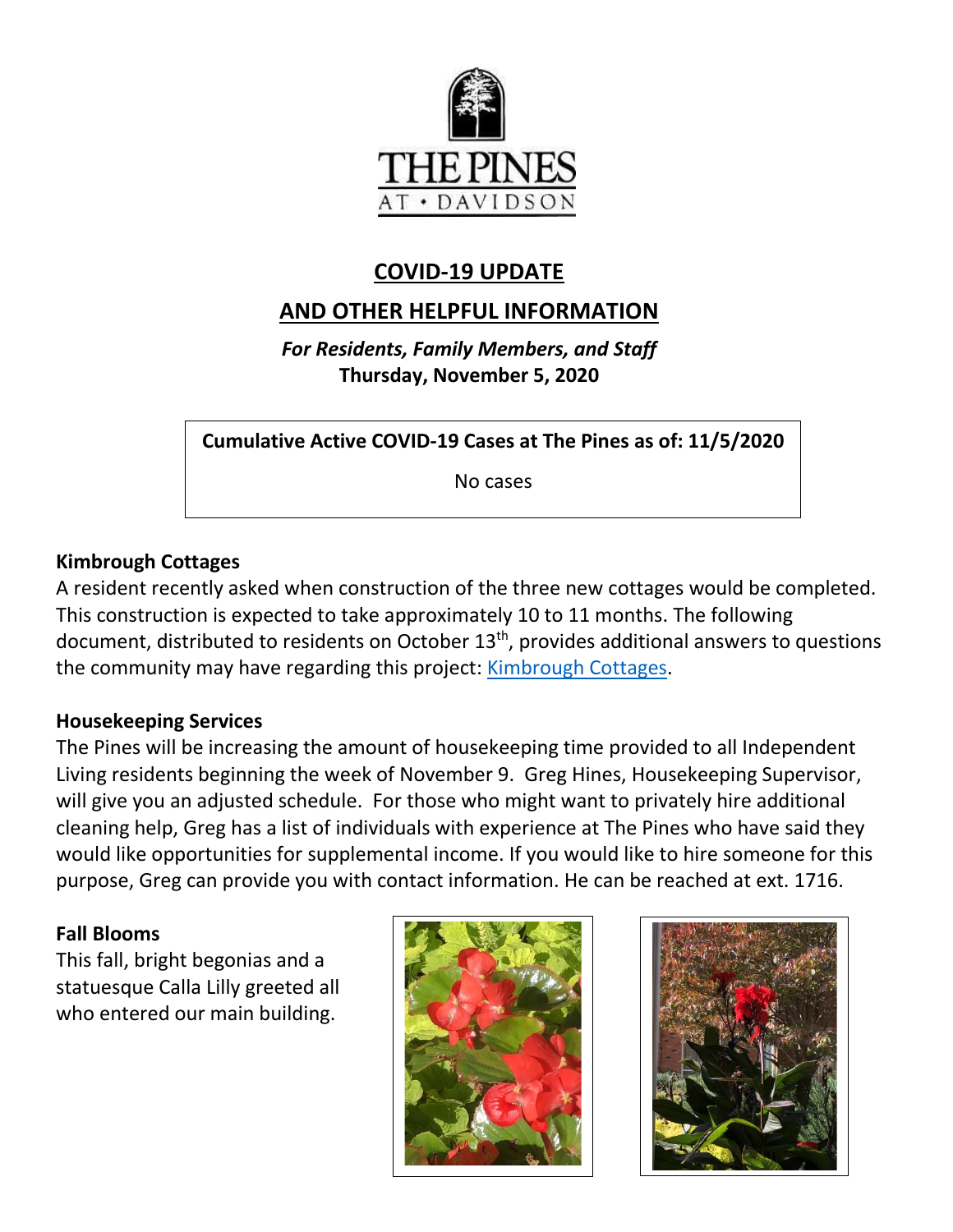## **Next Week: Veterans Day Observances at The Pines**

Be sure to look for an email from Wendy Tobin, The Pines' Independent Living Activities Supervisor, for a listing of Veteran's Day Observances scheduled for next week (or see tomorrow's Activity Bulletin). Plans include showings of a video that celebrates the history of America's military, a Grab and Go breakfast for residents who served in our military, a short ceremony to dedicate our new flags and raise them for the first time, and a viewing of the movie *The Last Full Measure*, based on the true story of a U.S. Air Force medic and Vietnam War hero. We thank all our Veteran residents for their service to our country.



## **Virtual Concert via M@SA on Sunday, November 22, 2020**



Thank you, Earl Edmondson, for sharing information about this upcoming, free online concert: At 3:00 p.m. on Sunday, November 22, Music at St. Alban's (Davidson) will present a virtual concert offered to all without charge. The performer will be Robin Bullock, who is considered one of the preeminent acoustic masters of our time. He has been hailed as the "Celtic guitar god" who delights audiences with programs featuring Celtic and classical music for mandolin and guitar. With virtuosity he blends ancient melodies of the Celtic lands, their vigorous American descendants, and masterworks of the Baroque and Renaissance eras into a powerful musical vision. One reviewer observes that "Robin creates a warm afterglow, assuring listeners that it is very good to be alive in this world." For this occasion, Bullock will offer a program of works by J.S. Bach, Stephen Foster, and Turlough O'Carolan.

To hear this engaging performance without charge, go to M@SA's web-site at [www.musicatstalbansdavidson.org](http://www.musicatstalbansdavidson.org/) or to M@SA's Facebook page at <https://www.facebook.com/musicatstalbans/> on November 22. This project is made possible, in part, with funding from the ASC. M@SA is a 501[c]3 non-profit organization.